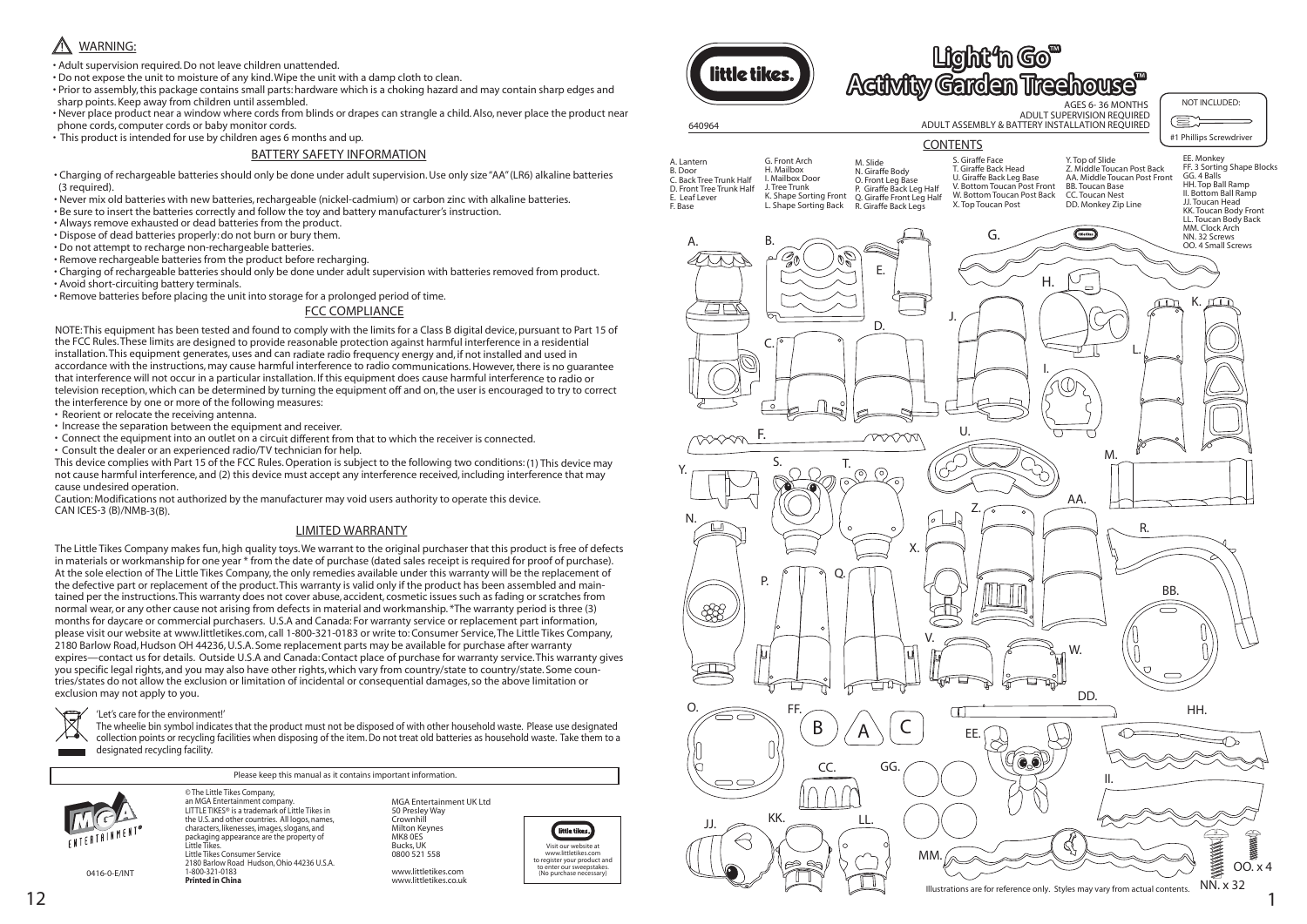

Snap the leaf lever (E) into the top of the lantern (A). Note: The leaf should face the back of the lantern. the lantern. The lantern. **11** 

3 x AA Batteries  $\overline{1}$   $\oplus$  1.5V AA/LR6  $\ominus$  $\Theta$ 1.5V AA/LR6 $\oplus$  $0.5V$  AA/LR6  $\ominus$ O,

**ASSEMBLY** 

#### BATTERY INSTALLATION



Enclose the lantern (A) between the bottom tree trunk halves (C, D).





# OPEN OR CLOSED PLAY MODES

Treehouse opens outward for an open configuration as your baby grows!



Insert the door (B) onto the tree trunk and secure the door and trunk halves (C, D) with four screws (NN).

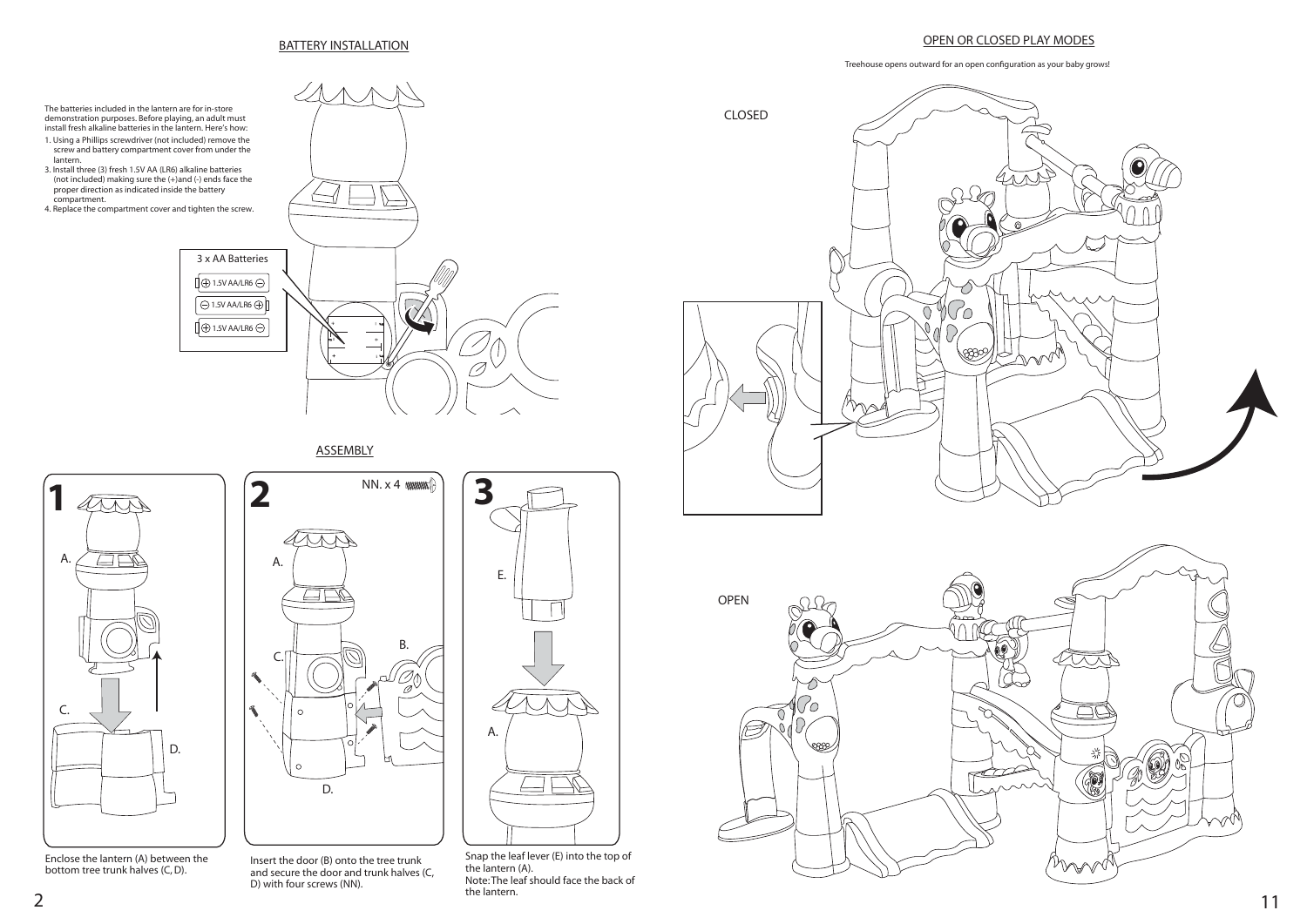Snap the lantern assembly into the base (F). Note: lantern assembly can only be installed one way.

Enlcose the mailbox (H) between the shape sorting halves (K, L) and secure with eight screws (NN). Shapes should face the same direction as the mailbox door (I).  $10$   $\sim$  3.44 and 2.4 central state direction as the manipole door (i).

Place your hand inside the mailbox (H) and press down on the bottom of the mailbox to snap it into the tree trunk (J). Aligning the key and notch as shown. Then, snap the mailbox door (I) onto the mailbox.



Snap the shape sorting assembly into the base (F).



LEAF DOORBELL





Place a ball between the monkeys feet. Slide the monkey all the way to the top of the zip line until it clicks in place.



Press down on the leaf to watch the monkey slide down the zip line and drop the ball down the slide.



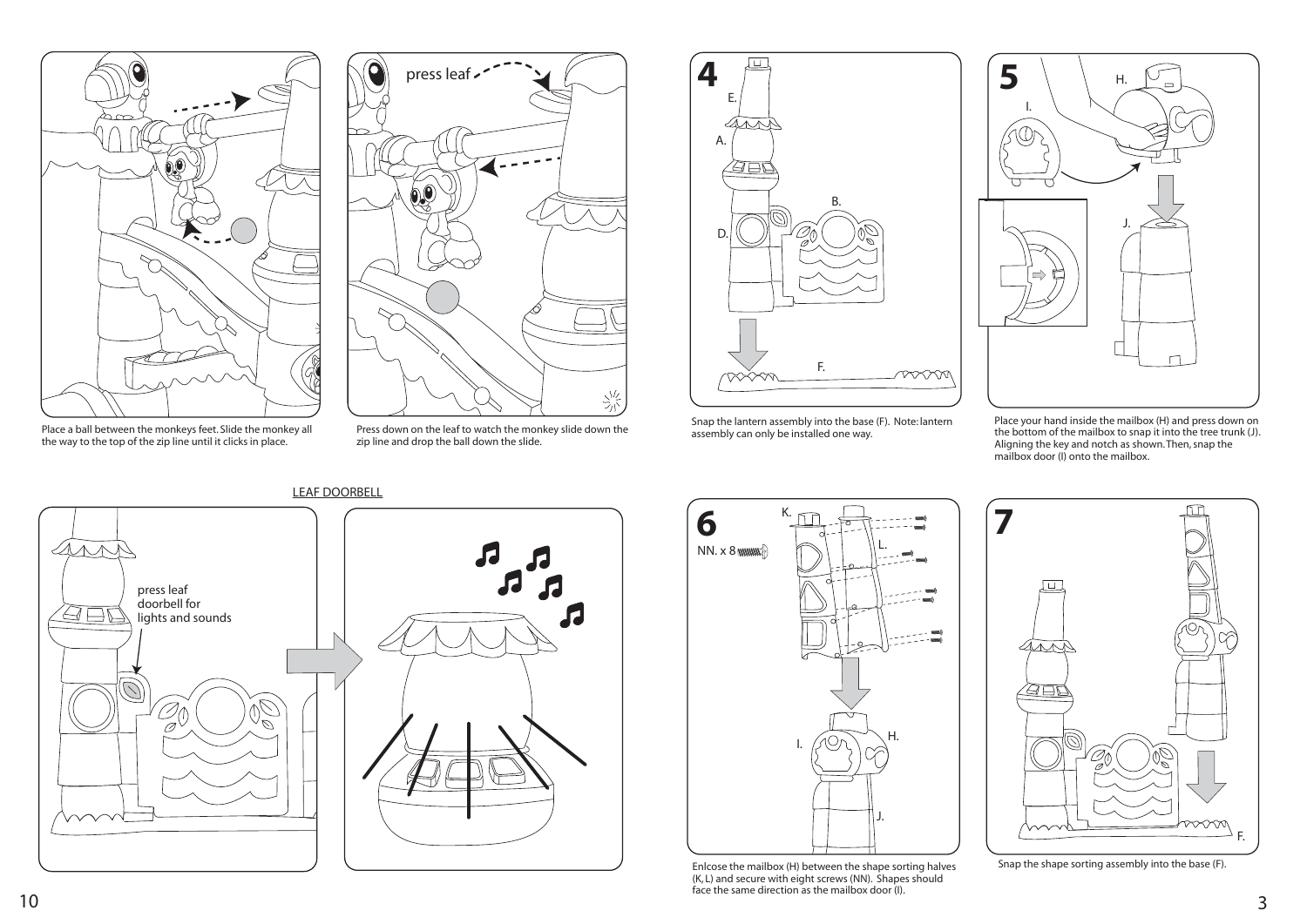

Snap the giraffe leg halves (P, Q) into the front leg base (O). Attach the giraffe back legs (R) to the giraffe body (N).

Place a ball in the giraffe's mouth. The ball will go down its back or through the legs. If the treehouse is in the closed **position** and until in the toucan's mouth position, the ball will go through the legs or into the mailbox.



Snap the front arch (G) onto the lantern and shape sorting<br>assemblies. Note: Little Tikes<sup>®</sup> logo should face the front.



SHAPE SORTING



Place the shape sorting blocks in the openings above the mailbox.



Shap the front arch (G) onto the fantern and shape sorting entity and secure the giraffe body (N) between the giraffe leg halves (P, assemblies. Note: Little Tikes® logo should face the front.  $Q)$  and secure with 6 screws and notch on the front legs as shown.





Open the mailbox to collect the blocks.

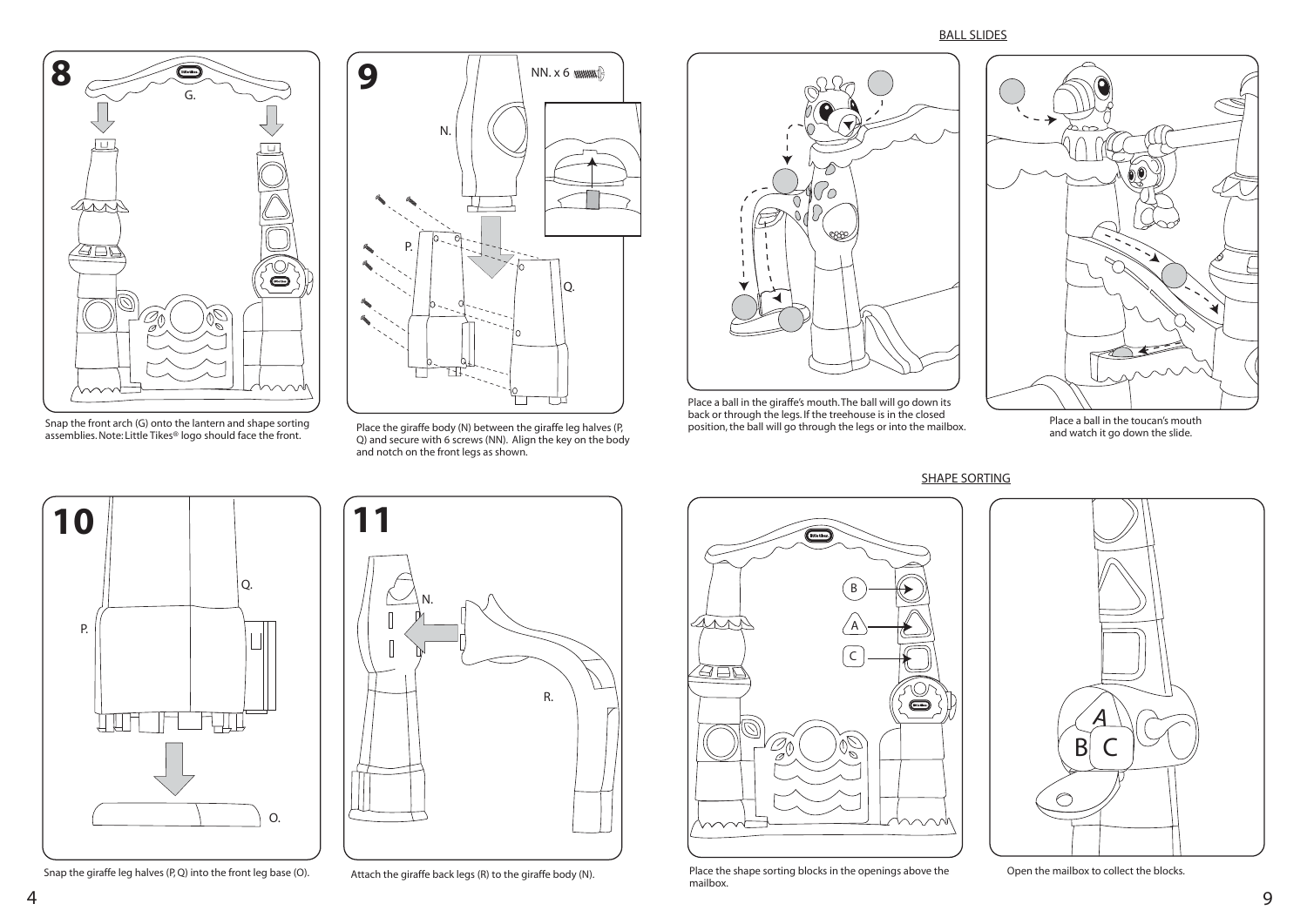

Secure the bottom of the toucan post halves (V, W) with four screws (NN).

- $1 \t 2 \t 3$ 
	- Press the lantern buttons for three different lighting modes: 1. Explore Colors
	- 2. Dance Party
	- 3. Collect Fireflies

Snap the toucan post assembly into the toucan base (BB).





Enclose the middle toucan post front and back halves (AA, Z) over the top toucan post (X) and bottom toucan post halves (W, V) and secure with six screws (NN).  $\sim$  8  $\sim$  5  $\sim$  5  $\sim$  5  $\sim$  5  $\sim$  5  $\sim$  5  $\sim$  5  $\sim$  5  $\sim$  5  $\sim$  5  $\sim$  5  $\sim$  5  $\sim$  5  $\sim$  5  $\sim$  5  $\sim$  5  $\sim$  5  $\sim$  5  $\sim$  5  $\sim$  5  $\sim$  5  $\sim$  5  $\sim$  5  $\sim$  5  $\sim$  5  $\sim$  5  $\sim$  5  $\sim$  5  $\sim$  5  $\sim$  5  $\sim$ 





Turn the lantern to low volume  $\bigcirc$  or high volume  $\bigcirc$  and watch the lights shine around the treehouse. Always turn the lantern OFF (O) after use to conserve battery power.

# LANTERN LIGHTS AND SOUNDS



- Secure the toucan body front ( KK) and toucan body back (LL) halves together with two screws (NN).
- Snap the toucan head (JJ) onto the toucan body (KK, LL).